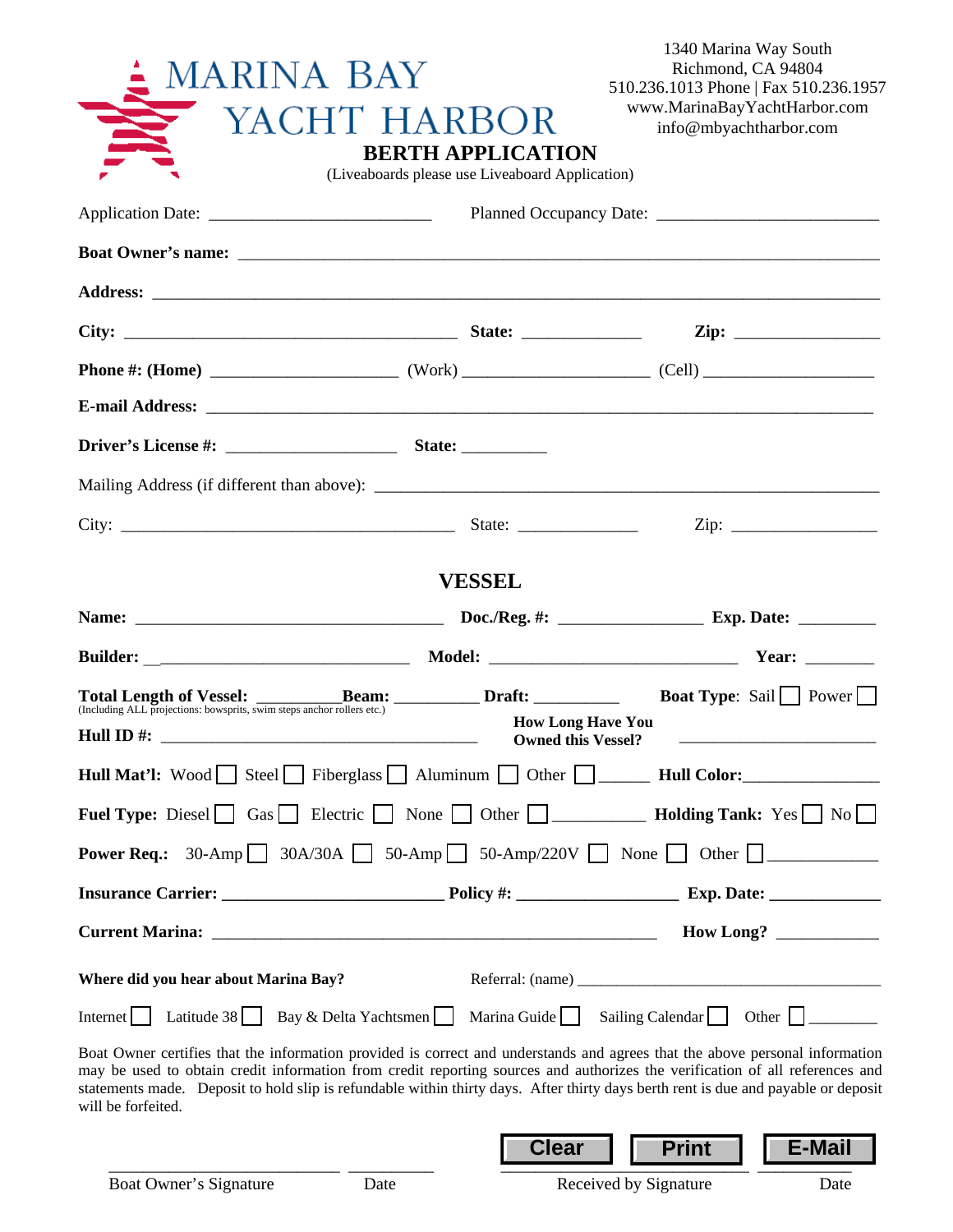| <b>OFFICE USE ONLY:</b><br>$Slip \#:\_$ |                       |
|-----------------------------------------|-----------------------|
| Account $\#$ :                          | Documents in Process: |
| Date In:                                |                       |